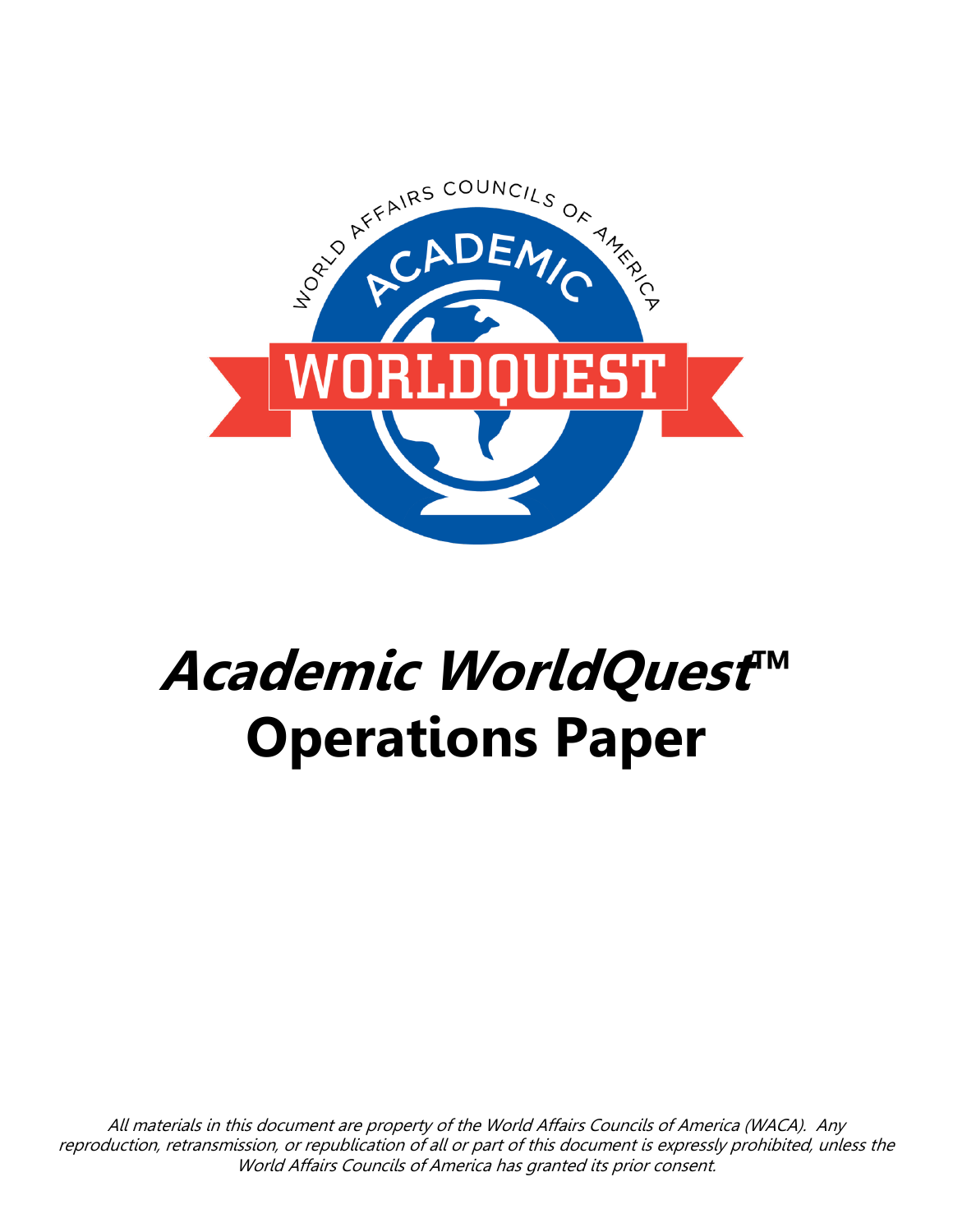

## **Host Your Own Academic WorldQuest™ Competition!**

Academic WorldQuest™ (AWQ) is the flagship youth education program of the World Affairs Councils of America (WACA) the national network of World Affairs Councils. With increasing budget cuts in schools, opportunities for students to learn geography, world history, and world affairs have decreased despite the ever-growing impact of globalization on a local level. AWQ provides a unique opportunity for high school students to test their knowledge of international affairs through a competitive and engaging trivia competition. On average, 5,000 students representing 50 local Councils across the United States participate annually in competitions across the country. Winning teams are invited to represent their high school, city, and local Council at the national competition, held each spring in Washington, D.C.

#### **General Competition Overview**

A typical Academic WorldQuest™ competition is held on a Saturday, prior to the national competition organized by WACA. Ideally, a competition should take place at least two months before the national competition (typically held in late April) so as to allow the winning team enough time to study and prepare.

Teams consist of four high school students, selected by the school, and accompanied by a teacher chaperone. Each team sits at a separate table that is clear of all personal belongings. Teacher chaperones and other observers are asked to remain in the designated seating areas around the perimeter of the room.

Local competitions can consist of anywhere between 6 and 10 rounds of questions (note: the national competition has 10 rounds). Each round will have a total of 10 questions. In addition, there will be a separate tiebreaker round, if the need arises. These questions will also be provided by WACA. Following a competition introduction, the competition begins. Ten questions for each round are asked using a previously-created PowerPoint presentation (also provided by WACA). Teams have between 30 seconds and one minute once the question has been read to write their answer before moving on to the next question. Individual Councils can determine the exact amount of time that is allotted per question; however it is important to be consistent throughout the program. Students submit their answers at the conclusion of each round. Judges review answers while the competition continues and keep tally of the final scores. Each question is worth one (1) point. Answers are read periodically during the competition. After all rounds are completed, the scores are tallied to determine the winner. Tiebreaker questions are available in the event of a tie.

At the conclusion of each competition, the winning teams are recognized and awarded prizes. The number of teams recognized at your local competition is up to you; however, awards are typically presented to the first, second, and third place teams. In addition, the grand prize for the first-place team is participation in the national competition held in Washington D.C. each spring. Travel and accommodations for this trip are usually covered by the team's local Council.

#### **Rules of the Game**

Teams are not allowed to consult with the audience, wireless devices, cell phones, other teams, books, or other written materials at any point during the competition. Any team found by World Affairs Councils of America judges, staff, or volunteers to be violating this rule will forfeit that round and a penalty of 20 points will automatically be deducted from that team's score. If a team believes another team is cheating, a player may alert a World Affairs Councils of America representative. However, if the other team is not found to be in violation of any rules, the accusing team will forfeit two (2) points.

A team consists of four (4) high school players\*\*. Player substitutions are not allowed. During the competition, a player can only use the restroom during the break. If a player leaves at any other point during the rounds, he or she cannot return until after the break. Parents, alternates, and other guests must remain in the reserved seating area, and "off the floor," at all times.

\*\*You may allow a team from a local middle school, however, that team would not be eligible to compete in WACA's National Competition. If there is a team consisting of high school and middle school students, that team would also not be eligible to compete in the Nat. Competition. All players competing in the Nat. Competition must be high school students.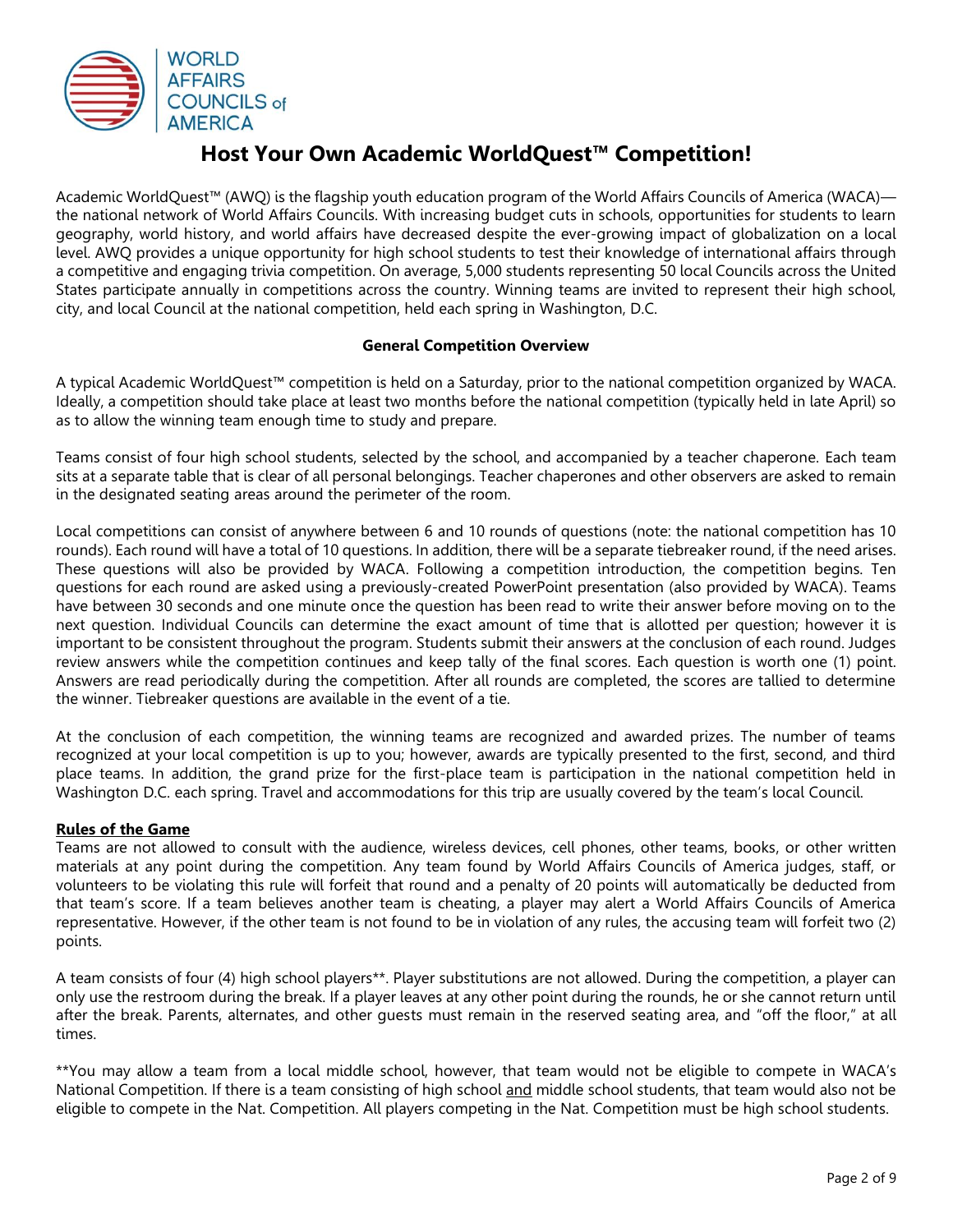

If a team wishes to challenge an answer, one (1) team member may bring the challenge calmly and politely to the judges within the time period allotted after answers are announced. Teams are not allowed to discuss challenges with audience members. The decision of the head judge is final. If the challenge is unsuccessful, the team that brought it will forfeit one (1) point.

#### **Competition Questions**

WACA provides a full set of competition questions and rounds (10 complete rounds and 100 total questions) to utilize in local competitions. Category themes are chosen by the national office with some repeat categories—such as current events—addressed each year. These completed questions come preloaded onto PowerPoint presentations for easy use in local competitions. Questions are also provided in a Word document with full sourcing information. It is recommended to have a paper printout of this information at the competition to serve as backup in case answers are disputed. Local competition questions will be released to participating member councils usually in mid-October.

Each fall, the national office also releases the official student Study Guide that corresponds with the questions and rounds for that year's competition. Visit our website **[here](https://www.worldaffairscouncils.org/WorldQuest/)** for additional information regarding annual AWQ competitions. This guide links to articles, reports, and websites surrounding the ten categories. All questions for the competition are derived directly from the Study Guide sources.

#### **Important Planning Logistics**

Beginning your planning process early is key to a successful Academic WorldQuest™ competition. It is recommended to begin this process six to twelve months prior to the competition date. A sample timeline for planning is laid out below. Be sure to reference the Frequently Asked Questions section of this packet for more in-depth planning information.

#### Suggested Timeline for Planning

#### 6-12 Months Before Competition

**Draft a budget for the competition** based on the projected number of people you expect will participate, as well as any prizes and food that will be distributed. The estimated transportation and hotel expenses for the winning team (four students and one teacher chaperone) to participate in the national competition should also be included in your proposed budget.

**Find an appropriate venue** that fits your anticipated (targeted) number of teams. Try to plan for the students to sit at small round tables to help facilitate their discussions. In addition, you'll need a podium in a central area; a computer/laptop connected to a projector for one screen large enough so all the participants can see the questions clearly; tables and chairs for the student teams and judges, registration, and prize display; extra chairs for teachers, parents, and other observers; and any necessary set up for food and/or refreshments.

#### 4-6 Months Before Competition

**Begin competition preparation and logistics.** Brainstorm prizes, identify an emcee to read the questions, and decide if you want to have other entertainment or speaker presentations built into the program.

**Compile materials for mailing or emailing to teacher contacts,** including a competition brochure with information on the competition, study guide for students, and an overview of the competition rules.

#### 2-4 Months Before Competition

**Determine method for registration.** If using an online system, finalize any necessary forms and open the registration portal on your website.

**Practice competition structure.** Typically, the questions for multiple rounds are read before going over the answers to allow for a smoother transition between rounds. For example, in a 10-round competition, you should follow this format: Questions for Rounds 1-3; Answers; Questions for Rounds 4-7; Answers; Questions for Rounds 8-10; Answers.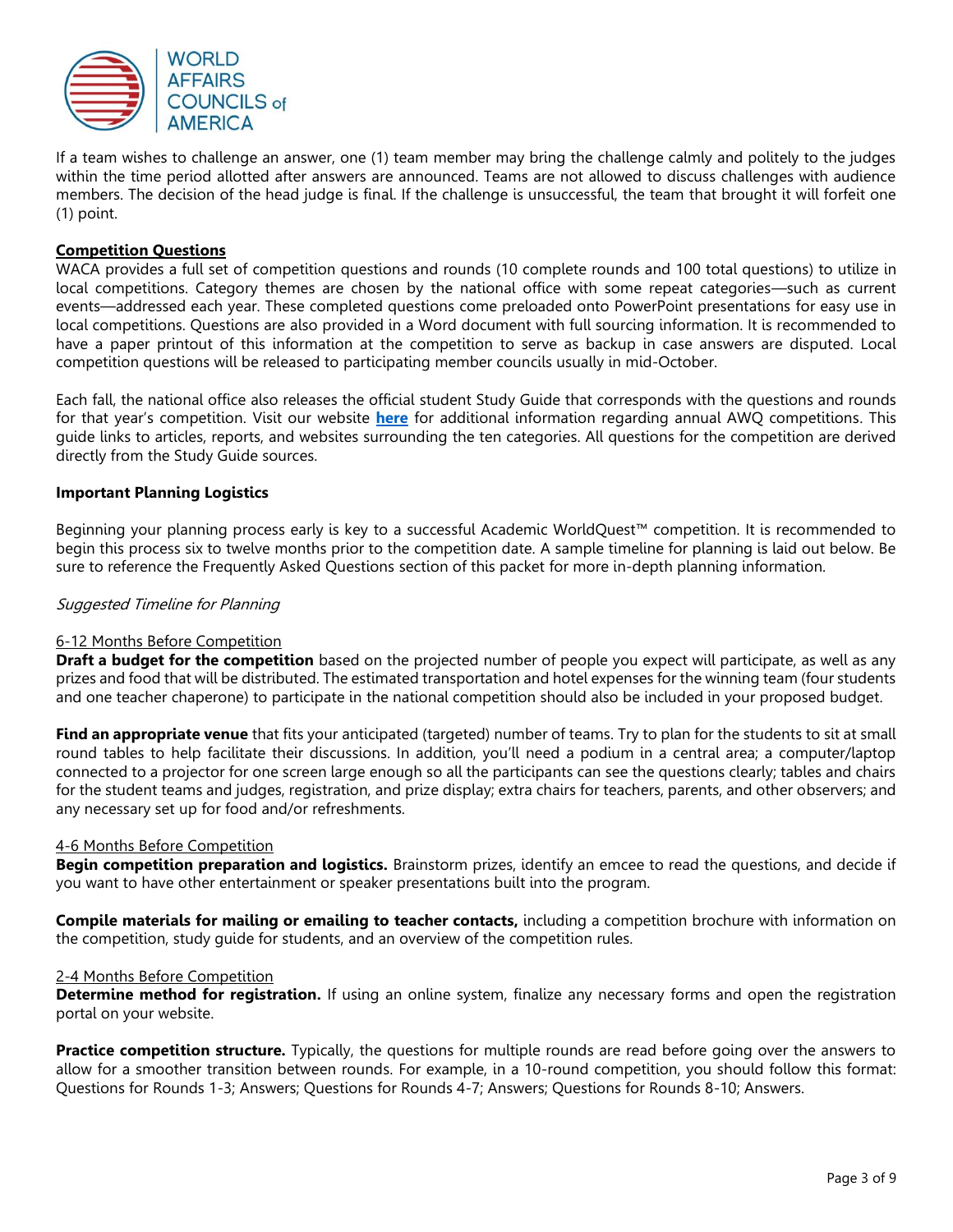

#### 1-2 Months Before Competition

**Reach out to volunteers.** The exact number will be based on the size and need of your event. For example, in Pittsburgh, where the local competition typically welcomes around 50 teams, the following is sufficient:

1 emcee; 1 person to change the PowerPoint slides; 6-8 judges (1-2 as master scorekeepers to tally results); 1 timekeeper; 2-4 people for registration; 3-5 volunteers to collect answer sheets during the competition; additional help with the food depending on what you do for refreshments.

#### Final Month Before Competition

**Continue communication with participating schools** and confirm participation, event location, date, and time. If serving food at your event, be sure to collect necessary dietary restrictions.

**Finalize and print necessary materials** needed for the day of the competition including event programs, name tags, and answer sheets, among others (see suggested full list below).

**Compile a packet of materials for the winning team** on the national competition including a preparation guide and an overview of the various activities to be organized that weekend (provided by WACA), as well as a precise listing of the expenses that will be covered by your Council.

#### Day of Your Competition

#### **Materials Needed for Day of Competition**

- Student Packets (one per team)
	- o Five programs (one for each student and chaperone)
	- o Four nametags (one for each student)
	- $\circ$  Blank answer sheets for each round (use different colors for each round to simplify grading)
	- o Two challenge/appeal forms
	- o Writing utensil(s)
	- o Tent card with school name (if team is allowed to choose their own seat)
	- o Any other materials specific to your competition
- Answer keys (one for each judge)
- Supporting documentation for each round/questions and tiebreaker (in case there are any appeals)
- A master scoresheet
- Stopwatch to measure response times
- Calculator and/or laptop to tally scores
- Directional signs
- PowerPoint presentation
- T-shirts, plaques, and other awards
- Information on the national competition to give to the winning team

#### After the Event

**Follow up with participating teacher sponsors** with a program survey and final team scores if requested.

**Send thank you** notes to volunteers, sponsors, venue, caterer, and others as deemed necessary.

**Draft a press release** to send to all news sources with details on the competition. Include a short narrative on the winning team, as well as other human-interest stories related to the competition.

**Design multimedia resources** to be used in the promotion of future AWQ competitions. We suggest using pictures and/or videos from the competition to create a PowerPoint presentation or video to be placed on your Council's website.

#### If needed, **arrange for major corporate sponsors to meet the winning team members**.

#### Preparing for the AWQ National Competition

**Register your winning team** with the national office and make necessary travel and hotel arrangements.

**Do pre-trip and post-trip press releases**—WACA provides a template—and suggest that a team member keep in touch with local press during the entire DC experience through social media.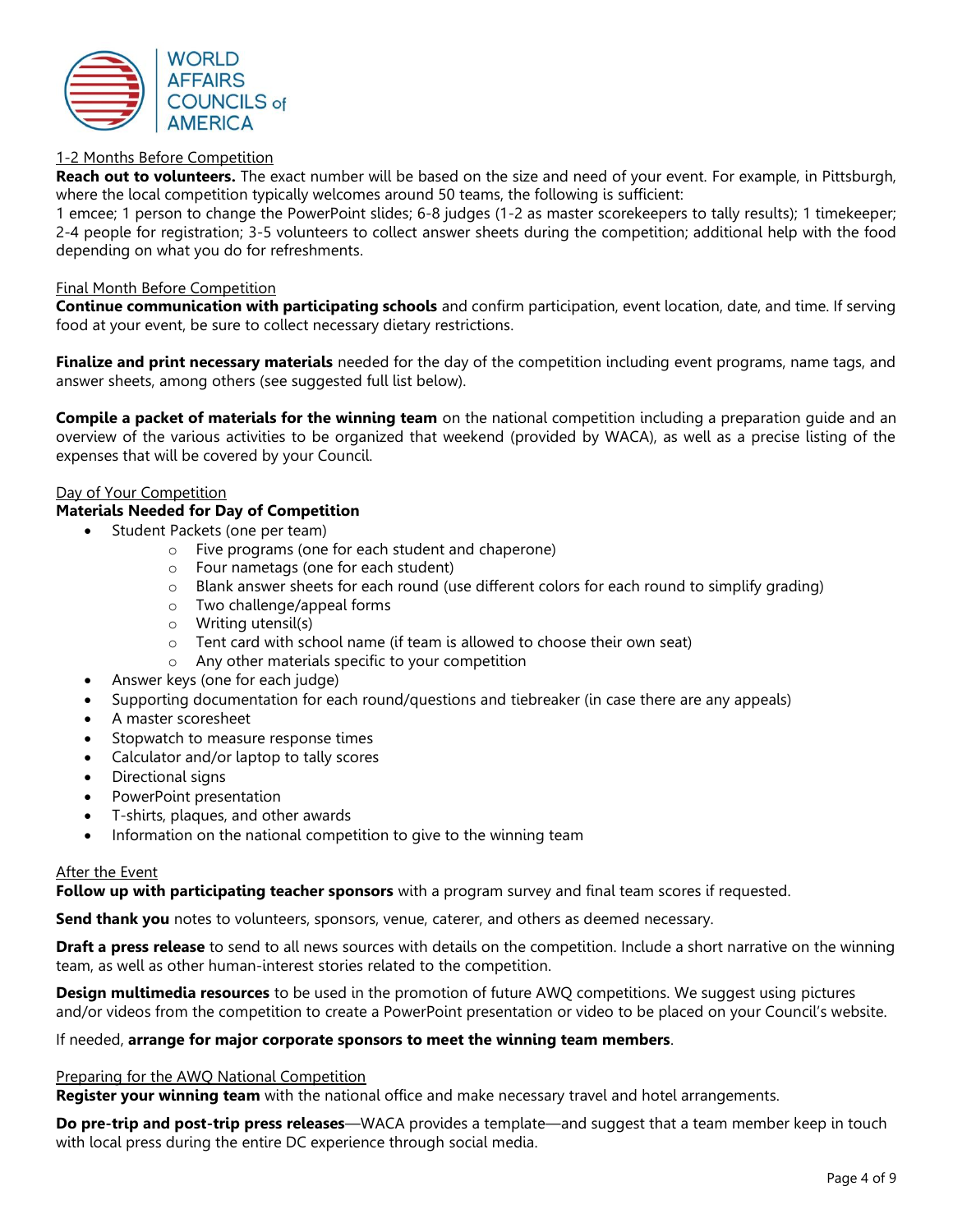

#### **Frequently Asked Questions**

#### **Why should my Council organize a local Academic WorldQuest™ competition?**

Academic WorldQuest™ is unique to the World Affairs Council system and has no direct competitor among K-12 knowledgebased competitions in the U.S. or abroad.

In addition, the following benefits for your Council derive from hosting a local AWQ competition:

- Revitalizing Council membership
- Raising Council visibility and standing in the community
- Building relationships with schools and community leaders
- Obtaining grants and sponsorships
- Attracting media attention
- Increasing Council brand recognition and membership

#### **At what time during the year should my Council plan to have its competition?**

Because the national competition occurs in April, the program is renewed each academic year. Local competitions occur November through March, with the largest amount occurring in February. It is a very good idea to be aware of local school calendars so that you can schedule your competition on an available date.

#### **My Council does not have a large network of educators. How do we begin to promote the event and recruit teams?**

Recruiting a core group of teachers to organize, advise, and coach teams from every participating high school is the single most important element in successfully running an AWQ competition and for sustaining AWQ year after year. To obtain this core group of teachers, a targeted approach is suggested. Focusing outreach efforts on social studies, world language, and gifted education teachers (including department chairs) is a more effective means of recruiting AWQ school support.

Start by reaching out to those already in your educator network. This could be through a paper mailing, electronic e-blast, or both. Be sure to include the brochure, preparation guide, and any other competition resources you've created.

If you don't already have a strong network of teachers to whom you can reach out, you can check with the State Board of Education or state-wide social studies education organizations to obtain email contact information for social studies chairs and teachers. You may also try calling schools to obtain contact information for appropriate teachers, and even designate a volunteer or intern to take on the task of keeping current teachers' contact information up-to-date from all Council-area high schools.

#### **Where should my Council host its event?**

The venue you select should have all the necessary audio-visual capabilities including stage, podium, projectors, team tables, etc., or have the capability of supporting such equipment. More specifically, you'll need a raised stage for the moderator and/or question reader and a podium in a central area easily seen by all. Team tables should be organized in the front, middle of the room with additional chairs around the parameter for teachers and chaperones. All team tables should have equal access to viewing the questions on the screen. You'll also need to ensure there is space for a registration table, judges table, lunch and/or snacks, as well as a place to display prizes during the competition. If you have a limited budget, consider reaching out to a corporate sponsor to have the facility costs donated or to use corporate sponsors' auditoriums at no cost. Local universities are a popular locale, as they see the high school students as prospective students and will often also offer discounts.

#### **How many teams should my Council have at its competition?**

Your budget will determine the number of teams that are able to participate. Depending on the location of your competition, you may be limited in the number of teams that can reasonably attend. In Pittsburgh, the annual competition is limited to 50 teams; therefore, the Council only allows one high school per school district to participate. Alternatively, you could have multiple teams participate from the same school, or multiple schools from the same district. Each team sits at a separate table that is clear of all personal belongings.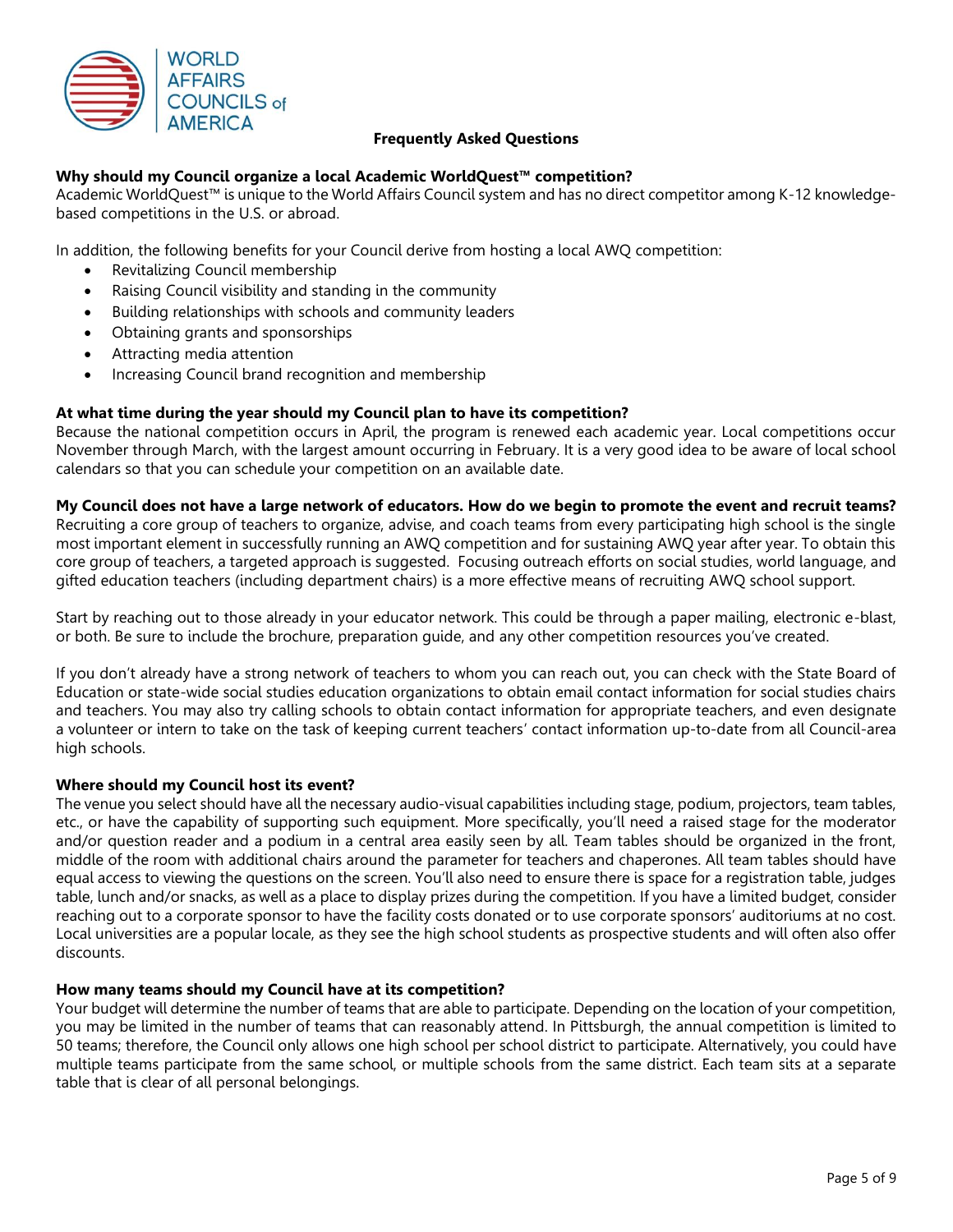

#### **Can my Council include middle school student teams?**

You may allow a team from a local middle school, however, that team would not be eligible to compete in WACA's National Competition. If there is a team consisting of high school and middle school students, that team would also not be eligible to compete in the National Competition. All players competing in the National Competition must be high school students.

#### **How are the rounds of a typical AWQ organized?**

The following is based on a 10-round competition. The grouping of rounds when reading questions allows for a smooth and quick transition between rounds; however, please note that answer sheets are completed and collected at the conclusion of each round (not the end of the grouping).

Welcome & Introduction Warm-Up Round Questions for Rounds 1, 2, 3 Answers for Rounds 1, 2, 3 Short Stretch Break (allow time for students to submit challenge forms) Questions for Rounds 4, 5, 6, 7 Answers for Rounds 4, 5, 6, 7 Bathroom Break (allow time for students to submit challenge forms) Questions for Rounds 8, 9, 10 Answers for Rounds 8, 9, 10 Tiebreaker Round (only if needed)

#### **How does the challenge process work when a team does not agree with the answer to a question?**

Students should be provided with 1-2 challenge forms at registration. Each form asks teams to identify the particular question and round being contested, as well as list their disagreement. These forms are to be turned into the judges table during designated break times during the competition. Judges review the challenge forms and respond to teams in a timely manner.

It is important to bring all source information for competition questions to the event as you'll need to reference this information when reviewing and responding to challenges. This information will be provided among the materials made available by WACA.

#### **What type of awards should be given to the top performing teams?**

This could be any items of your choosing. For example, this could be something with your Council's name printed on it plaques, t-shirts, etc.; items provided by a sponsor or partnering organization (i.e., university swag); educational materials; or even items purchased for the teams. The additional prize for the first-place team is to advance to the national competition, with hotel and ground transportation expenses covered by the Council.

#### **Who should my Council invite to be the emcee and question reader?**

The emcee should be someone who is engaging and articulate as they will be tasked with reading the competition questions, which may include difficult pronunciations. Individuals to consider include the local mayor, a local media personality, or Council staff or board chair. Having an emcee that is more well-known in the community can assist in the recruitment process.

#### **My Council's budget is limited, and we don't know whether we can cover the necessary expenses of holding a local competition. What should we do?**

Councils across the country have utilized various funding streams to support the cost of their local competition. Many have found AWQ to be an excellent way to build relationships with potential funders in the community. Corporations are often eager to support student programs, and this event helps Councils build their educational portfolio. Consider reaching out to potential sponsors to support the competition as a whole, or make particular asks based on your need (food, t-shirts, venue, etc.). The fundraising work starts as soon as the competition dates are determined. It is important to contact donors early enough to be included in their annual budgets. Start by contacting local businesses—particularly those in the general area of each of the participating schools. Potential sponsors may include universities, local radio stations or newspapers, area corporations interested in global issues, among others.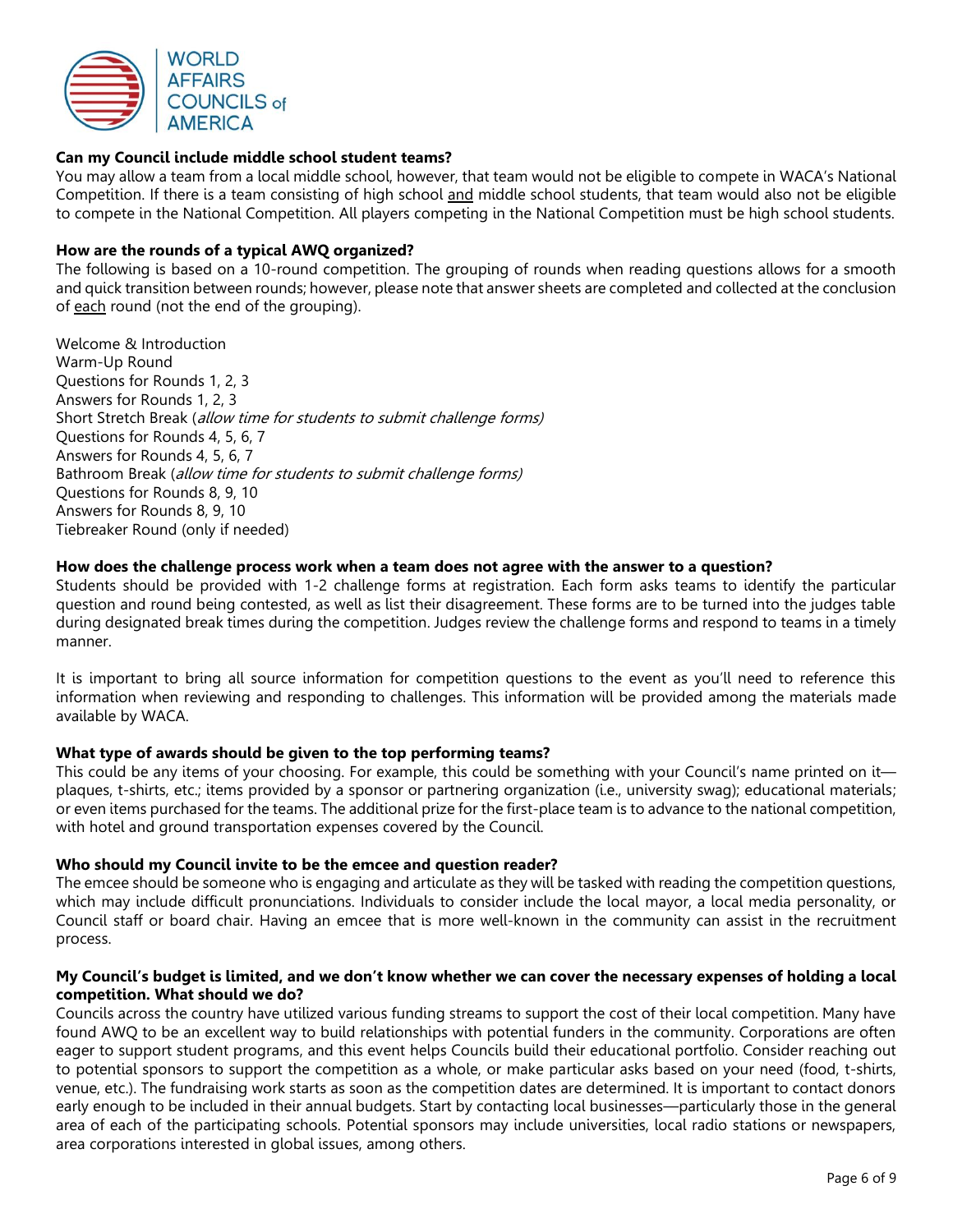

Alternatively, you can require teams to pay a small participation fee. While this practice wouldn't cover all program expenses, it helps and also ensures students who sign up will show up.

### **What type of information should be included in promotional materials and communication with local schools?**

A competition brochure with information on the competition format, rounds, and how to register is most important in promoting your event. Don't forget to include the date, time, location, and prize descriptions for the winning teams. In addition, a study guide should be sent to all prospective teams to allow students ample time to prepare. Finally, consider any additional resources specific to your competition. For example, in Pittsburgh, the local Council compiles a two-page "Competition and Rules" resource that provides more specific details about the structure of the competition for each of the participating schools.

#### **How important is publicity in the success of our local AWQ competition?**

A good publicity plan is crucial to the future success and growth of AWQ in your community and should involve more than simply sending out press releases. Our suggestion is to do some research before you send a release and find out who at your local paper covers high school events and target them specifically. If there are smaller community newspapers in your area, those would be a good place to start. Send the release to that person and follow up with a phone call, talk up the program and what an interesting opportunity covering AWQ would be for them to meet students and write about international education in the schools. At the competition, make sure to have students available to reporters to talk about their experience preparing for AWQ and their schools.

When sending press releases to the media following your successful AWQ competition, consider including photos of the team, a short narrative on the winning team, and any other human-interest story related to the competition. Using pictures and/or videos from your event, you can also create multimedia resources (PowerPoint presentation, video, etc.) to be added to your Council's website in promoting the program.

#### **Best Practices**

#### **Teacher and Team Recruitment**

A good strategy for finding supportive teachers is searching for those who are already involved with similar activities (debate teams, scholastic bowl, history or international affairs clubs, Model UN, etc.). You can also work with the statewide social studies teachers' association to obtain teacher contact info as well as collaborating with the state's National Geographic Society representative to use their email listings of teachers to recruit teachers and send AWQ information.

Miscellaneous tips from Council experts on teacher recruitment include:

- Arrange to visit district-wide social studies meetings at the beginning of the year to do a short presentation about your Council and AWQ. Be sure to demonstrate international affairs resources available to teachers and students and pictures and/or videos of AWQ events.
- Arrange to have Council board members and volunteers make appointments with appropriate department chairs at schools (social studies, world language, etc.) and visit schools with packets of Council information to explain programs and recruit teacher advisors.
- Place articles and AWQ info in student newspapers, state-wide social studies teacher publications, and other related resources.
- Recruit a high school educator who is a Council member to serve as the chair of the AWQ teacher recruiting effort (using teacher-to-teacher connections).
- Offer free Council membership to department chairs and/or other teachers and use them as a conduit for Council program information and AWQ competitions.
- Recruit retired teachers to act as Council Global Educators to visit schools as presenters, recruit new teachers for AWQ, sharpen and improve international affairs programs, and to offer advice on web-based world affairs resources.

Once your competition is underway, all Councils stress word of mouth from teachers who have participated in Council events as the most effective recruitment method. This teacher base strengthens the foundation from which you can further grow your Council's youth programs in general. One Council has helped establish Junior World Affairs Council Clubs in about 20 high schools whose teacher-advisors organize all manner of Council-school events, including the school AWQ team.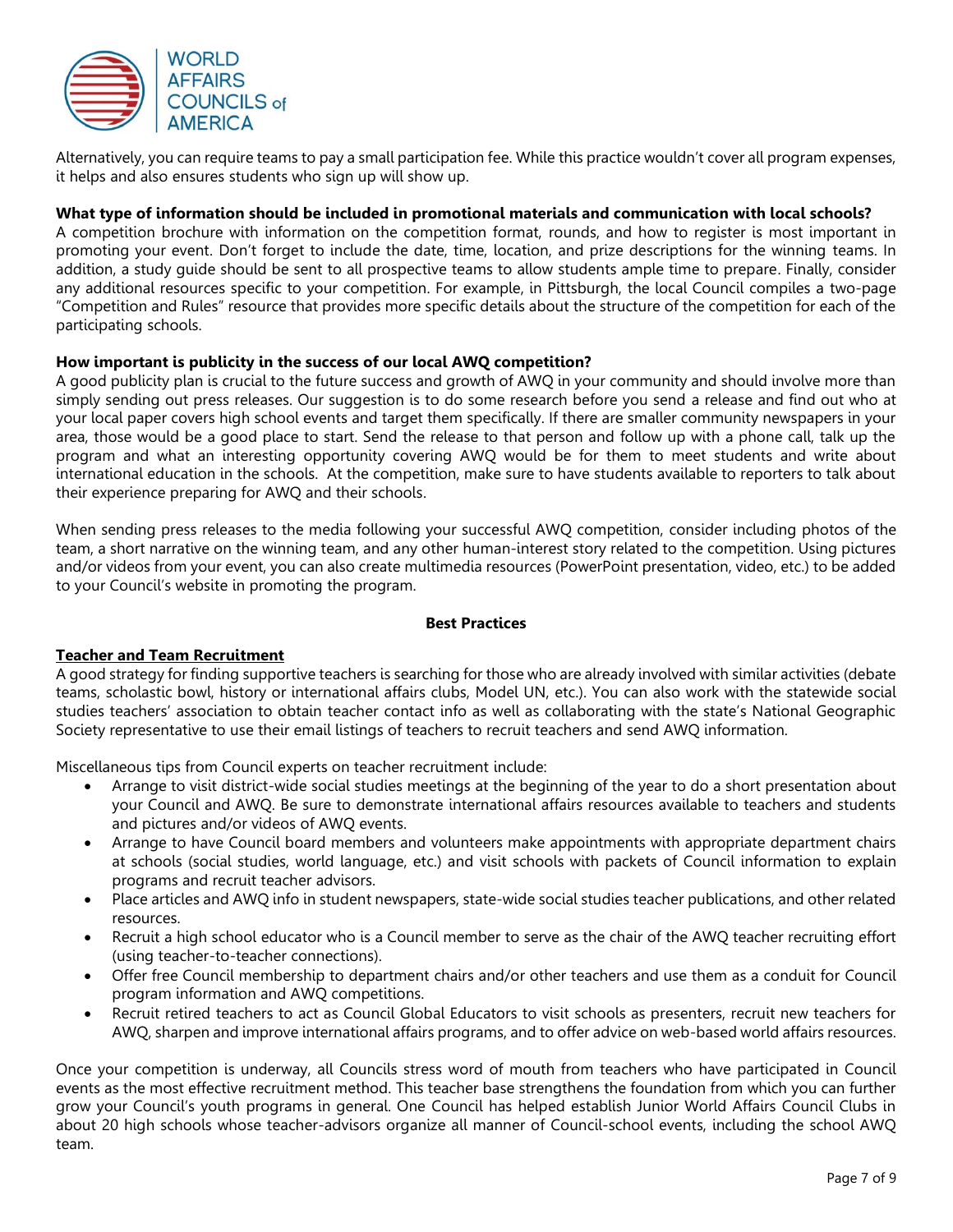

#### **Publicity and Outreach**

A good publicity plan is crucial to the future success and growth of AWQ in your community and should involve more than simply sending out press releases. In addition to targeted outreach at local papers, promotion videos and word of mouth help to strengthen and grow your program from year to year. Once you have established AWQ, word of mouth will be very important publicity as this helps to ensure the strong support of superintendents, teachers, students, and parents.

Examples of successful publicity plans include the following:

- The St. Louis Council was interviewed for an article in "Louie" Magazine, a magazine that is distributed to all St. Louis high school students. The article discussed the experiences of the team that won a year earlier and promoted enrollments in future competitions. Due to this publicity, nearly half of all high schools in the St. Louis region participate in the competition annually.
- In Hawaii, word of mouth and the excitement from past competitions made the current year's event very popular. As a result, they had to turn down four teams because the room was filled to capacity.

#### **Sponsorship and Funding Strategies**

Funding strategies vary across Councils (rural vs. urban, large vs. small). Financial need also depends on the anticipated size of your local competition and whether funding the winning team for the AWQ national competition is included in cost estimates.

When developing a fundraising strategy, you can either aim for a large number of small donations or work with one or two large funders. A Council in a technology hub said they have an easy time collecting \$250-\$1000 sponsorships from so many firms that they cover all AWQ event costs, including travel and accommodations for the winning team to participate in the national event. On the other hand, another Council has been fortunate to have the cost of AWQ totally annually underwritten by a local education-friendly foundation and advises Councils to do a deep dive researching available local, state, and national education grant funding.

Some sponsors who may not give cash are willing to instead contribute services, food, and/or supplies at a discount or free of charge. For example, Councils in "university-rich" environments underwrite funding by partnering with a local university to hold AWQ on campus, getting deeply-discounted facilities rates, logistics and technology assistance, and reasonablypriced lunches.

Words of advice from Councils who've been successful in their fundraising strategies include:

- Ask corporate sponsors to actively participate in the AWO event by having sponsors ask "just for fun" questions about their companies between rounds. This helps line up sponsor funding, as well as swelling the ranks of corporate volunteers for the event.
- Sell corporate sponsors "student team tables" at \$250 and adorn the table with corporation logos and small flags, raising almost all AWQ program costs. Make sure to have a sit-down with the corporate sponsors and the team members after the competition. Corporate donors feel appreciated and enjoy meeting the students face-to-face. Students can report back to the donors of their success and future interests.
- Sell or give away AWQ t-shirts emblazoned with corporate sponsors' logos or include sponsors' logos on any written material to encourage corporate donations.
- Campaign to get local radio stations to announce the AWQ competition details and mention local funding sponsors.
- Simply put the cost of AWQ as an annual budget item for your Council to ensure funds are set aside annually for the event.
- Reach out to your board for support. One fortunate Council has two board members who totally underwrite the cost of AWQ, while another Council's board members have agreed as a group to personally underwrite whatever funds can't be raised for the event.

#### **Sample AWQ Budgets**

World Affairs Council of St. Louis:

- First place team gets an all-expense paid trip to Washington \$3,000
- Second place team prize money \$500
- Third place team prize money \$250